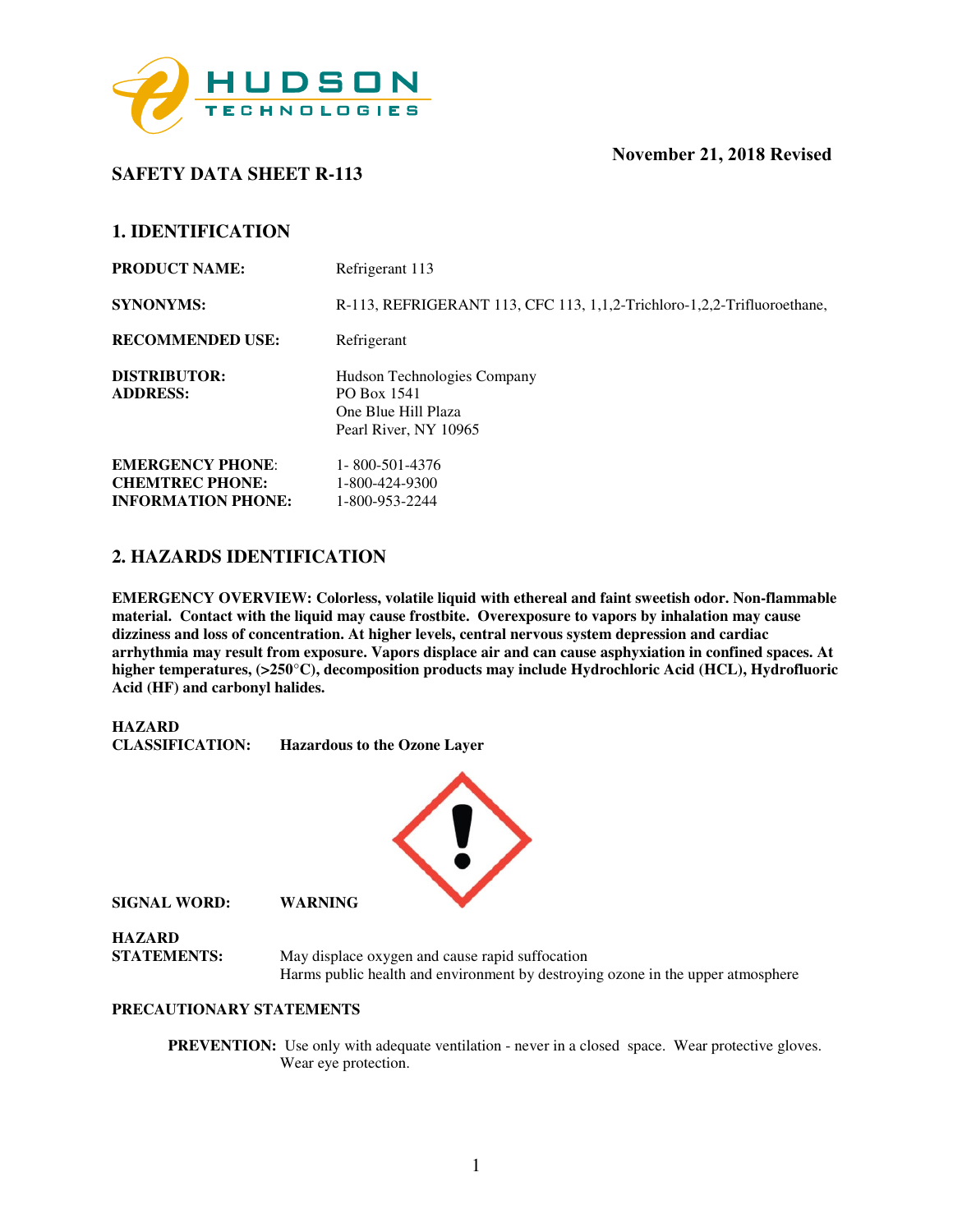

## **SAFETY DATA SHEET R-113**

| <b>RESPONSE:</b> | If inhaled: Remove person to fresh air and keep comfortable for breathing.<br>Immediately call a physician. If not breathing, give artificial respiration, preferably<br>mouth to mouth. |
|------------------|------------------------------------------------------------------------------------------------------------------------------------------------------------------------------------------|
|                  | If breathing is difficult, give oxygen. Avoid stimulants. Do not give adrenalin                                                                                                          |
|                  | If on skin: Wash with plenty of water                                                                                                                                                    |
|                  | If in eyes: Rinse cautiously with water for several minutes. Remove contact lenses,                                                                                                      |
|                  | if present and easy to do. Continue rinsing. Call a physician.                                                                                                                           |
| <b>STORAGE:</b>  | Protect from sunlight. Store in well-ventilated place.                                                                                                                                   |
|                  | Do not heat above $120^{\circ}F(50^{\circ}C)$ . Do not store in damp areas.                                                                                                              |
| <b>DISPOSAL:</b> | Comply with Federal, State and local regulations. Reclaim by distillation or remove<br>to a permitted waste disposal facility                                                            |

#### **CARCINOGENICITY:**

| OSHA: <0.1%<br>$ACGH: <0.1\%$ | NTP: $< 0.1\%$ | IARC: $< 0.1\%$ |
|-------------------------------|----------------|-----------------|
|-------------------------------|----------------|-----------------|

## **3. COMPOSITION / INFORMATION ON INGREDIENTS**

| <b>PRODUCT NAME:</b> | Refrigerant 113                                                        |
|----------------------|------------------------------------------------------------------------|
| <b>SYNONYMS:</b>     | R-113, REFRIGERANT 113, CFC 113, 1,1,2-Trichloro-1,2,2-Trifluoroethane |

#### **INGREDIENT NAME CAS NUMBER WEIGHT %**

Ingredient Name CAS Number 1,1,2-Trichloro-1,2,2-Trifluoroethane (CFC-113) 76-13-1

Trace impurities and additional material names not listed above may also appear in Section 15 toward the end of this Safety Data Sheet.

#### **4. FIRST AID MEASURES**

**SKIN:** Promptly flush skin with water until all chemical is removed. If there is evidence of frostbite, bathe (do not rub) with lukewarm (not hot) water. If water is not available, cover with a clean, soft cloth or similar covering. Get medical attention if symptoms persist.

**EYES:** Immediately flush eyes with large amounts of water for at least 15 minutes (in case of frostbite water should be lukewarm, not hot) lifting eyelids occasionally to facilitate irrigation. Get medical attention if symptoms persist.

**INHALATION:** Immediately remove to fresh air. If breathing has stopped, give artificial respiration. Use oxygen as required, provided a qualified operator is available. Get medical attention.

**INGESTION:** In case of accidental ingestion, get medical attention. Do not induce vomiting unless instructed to do so by a physician.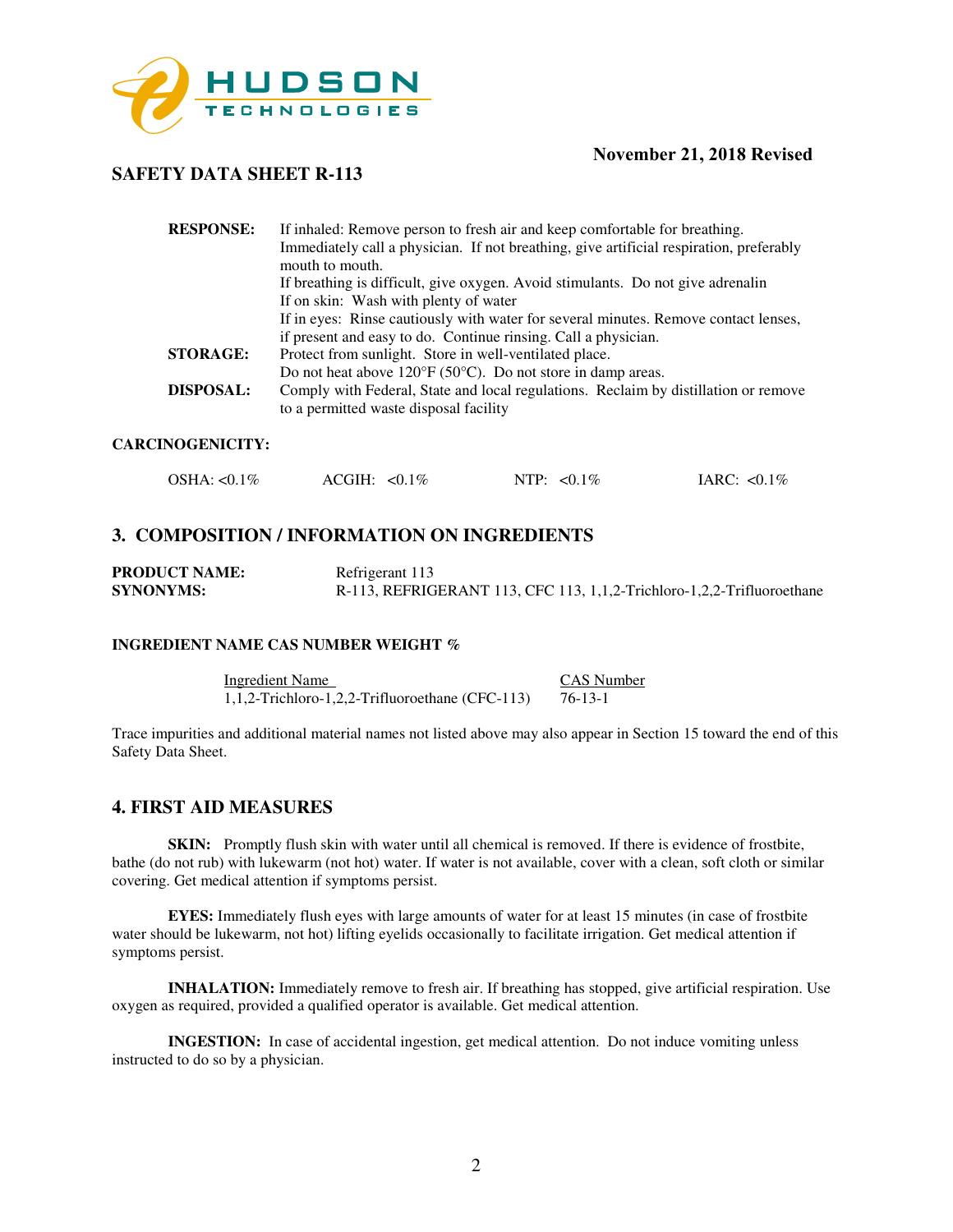

# **SAFETY DATA SHEET R-113**

**ADVICE TO PHYSICIAN:** Because of the possible disturbances of cardiac rhythm, catecholamine drugs, such as epinephrine, should be used with special caution and only in situations of emergency life support. Treatment of overexposure should be directed at the control of symptoms and the clinical conditions.

## **5. FIRE FIGHTING MEASURES**

| <b>FLAMMABLE LIMITS IN AIR, UPPER:</b> |               | N/A |
|----------------------------------------|---------------|-----|
| (% BY VOLUME)                          | <b>LOWER:</b> | N/A |

**FLASH POINT:** None – will not burn

**AUTOIGNITION TEMPERATURE:** 770ºC

**AUTODECOMPOSITION TEMPERATURE:** >482º F ; >250ºC

#### **NFPA HAZARD CLASSIFICATION**

| <b>HEALTH:</b> | $FI$ AMMARILITY: 0 | REACTIVITY: |
|----------------|--------------------|-------------|
| OTHER:         |                    |             |

**EXTINGUISHING MEDIA:** Appropriate for combustibles in the area.

**SPECIAL FIRE FIGHTING PROCEDURES:** Use water spray or for to cool containers. Self-contained breathing apparatus (SCBA) is required if cylinders rupture and contents are released under fire conditions**.** 

**UNUSUAL FIRE AND EXPLOSION HAZARDS:** Containers may rupture under fire conditions.

**HAZARDOUS DECOMPOSITION PRODUCTS:** Under high temperatures, this product can form hydrochloric and hydrofluoric acids, and possibly carbonyl halides.

## **6. ACCIDENTAL RELEASE MEASURES**

#### **IN CASE OF SPILL OR OTHER RELEASE:**

(Always wear recommended personal protective equipment.)

Ventilate area, especially low and enclosed spaces where vapors may collect. Do not flush down sewers or storm drains. Contain spill with dikes or other containment devices. Collect with pumps, or absorbent material and transfer to steel drums for recovery, reclamation or disposal. Remove open flame. Use self-contained breathing apparatus (SCBA) for large spills.

**Spills and releases may have to be reported to Federal and/or local authorities. See Section 15 regarding reporting requirements.** 

## **7. HANDLING AND STORAGE**

**NORMAL HANDLING:** Always wear recommended personal protective equipment.

Avoid breathing vapors and liquid contact with eyes, skin or clothing. Do not puncture or drop containers, expose them to open flame or excessive heat. R-113 boils at 47.6ºC (117.7ºF),, hence contents may be under pressure.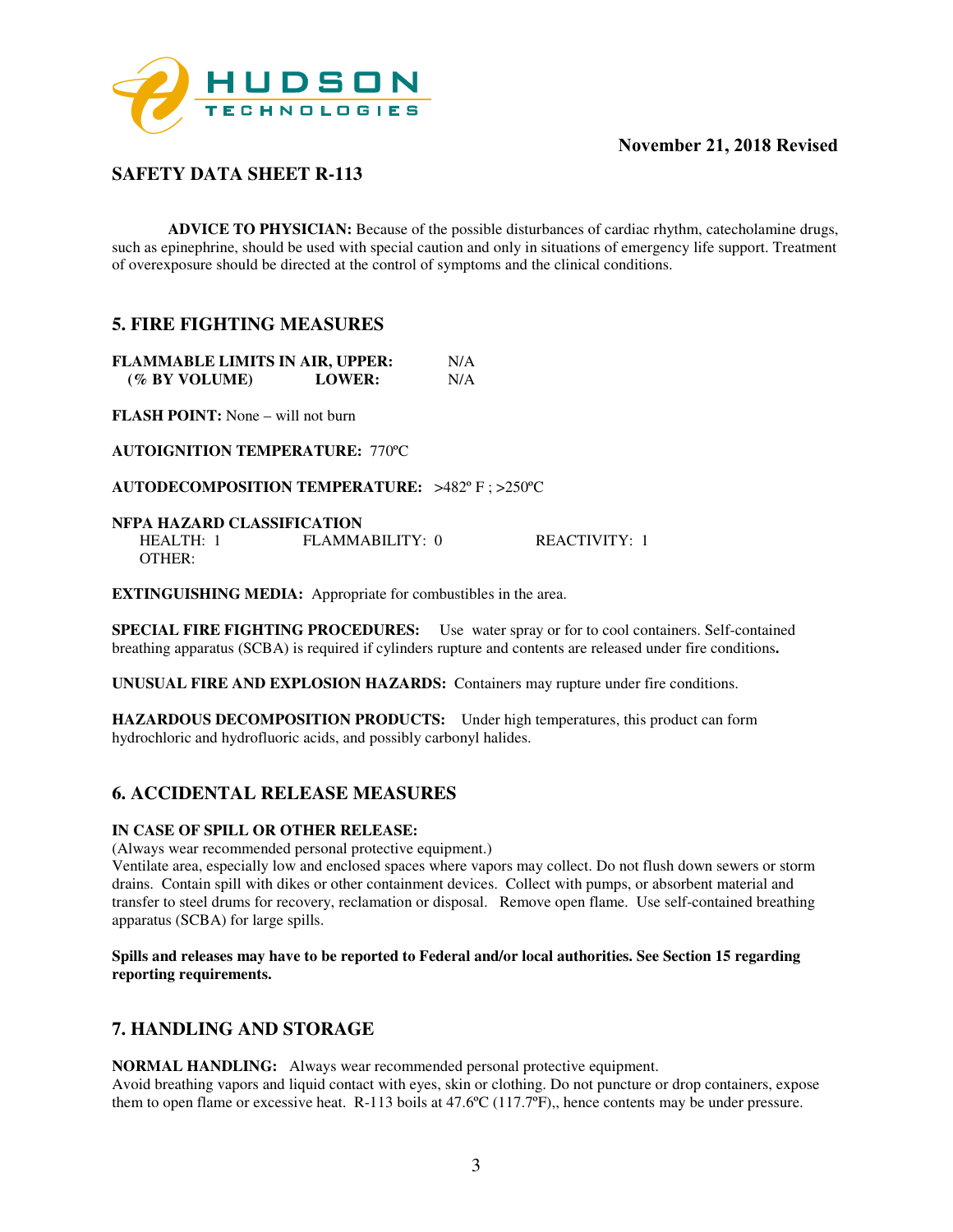

# **SAFETY DATA SHEET R-113**

#### **STORAGE RECOMMENDATIONS:**

Store in a cool, well-ventilated area of low fire risk and keep out of direct sunlight. Protect container and its fittings from physical damage. Storage in subsurface locations should be avoided. Close valve or container tightly after use and when empty. If container temperature exceeds boiling point, cool the container before opening.

# **8. EXPOSURE CONTROLS / PERSONAL PROTECTION**

**ENGINEERING CONTROLS:** Provide local ventilation at filling zones and areas where leakage is probable. Mechanical (general) ventilation may be adequate for other operating and storage areas.

#### **PERSONAL PROTECTIVE EQUIPMENT**

**SKIN PROTECTION:** General work clothing and gloves (leather) should provide adequate protection. **:** Where contact with liquid is likely, impervious gloves should be used. Any contaminated clothing should be promptly removed and washed before reuse.

**EYE PROTECTION:** For normal conditions, wear safety glasses. Where there is reasonable probability of liquid contact, wear chemical safety goggles.

**RESPIRATORY PROTECTION:** None generally required for adequately ventilated work situations. For accidental release or non-ventilated situations, or release into confined space, where the concentration may be above the PEL of 1,000 ppm, use a self-contained, NIOSH- approved breathing apparatus or supplied air respirator. For escape: use the former or a NIOSH-approved gas mask with organic vapor canister.

**ADDITIONAL RECOMMENDATIONS:** Where contact with liquid is likely, such as in a spill or leak, impervious boots and clothing should be worn. High dose-level warning signs are recommended for areas of principle exposure. Provide eyewash stations and quick-drench shower facilities at convenient locations. For tank cleaning operations, see OSHA regulations, 29 CFR 1910.132 and 29 CFR 1910.133.

#### **EXPOSURE GUIDELINES**

**INGREDIENT NAME ACGIH TLV OSHA PEL OTHER LIMIT** 1,1,2-Trichloro-1,2,2-Trifluoroethane TWA: 1000ppm TWA: 1000ppm None<br>STEL: 1250ppm STEL: 1250ppm

STEL: 1250ppm

#### **OTHER EXPOSURE LIMITS FOR POTENTIAL DECOMPOSITION PRODUCTS:**

Hydrogen Fluoride: ACGIH TLV: 3 ppm ceiling

## **9. PHYSICAL AND CHEMICAL PROPERTIES**

APPEARANCE: Clear, colorless liquid ODOR: Slight ethereal PHYSICAL STATE: liquid PH Neutral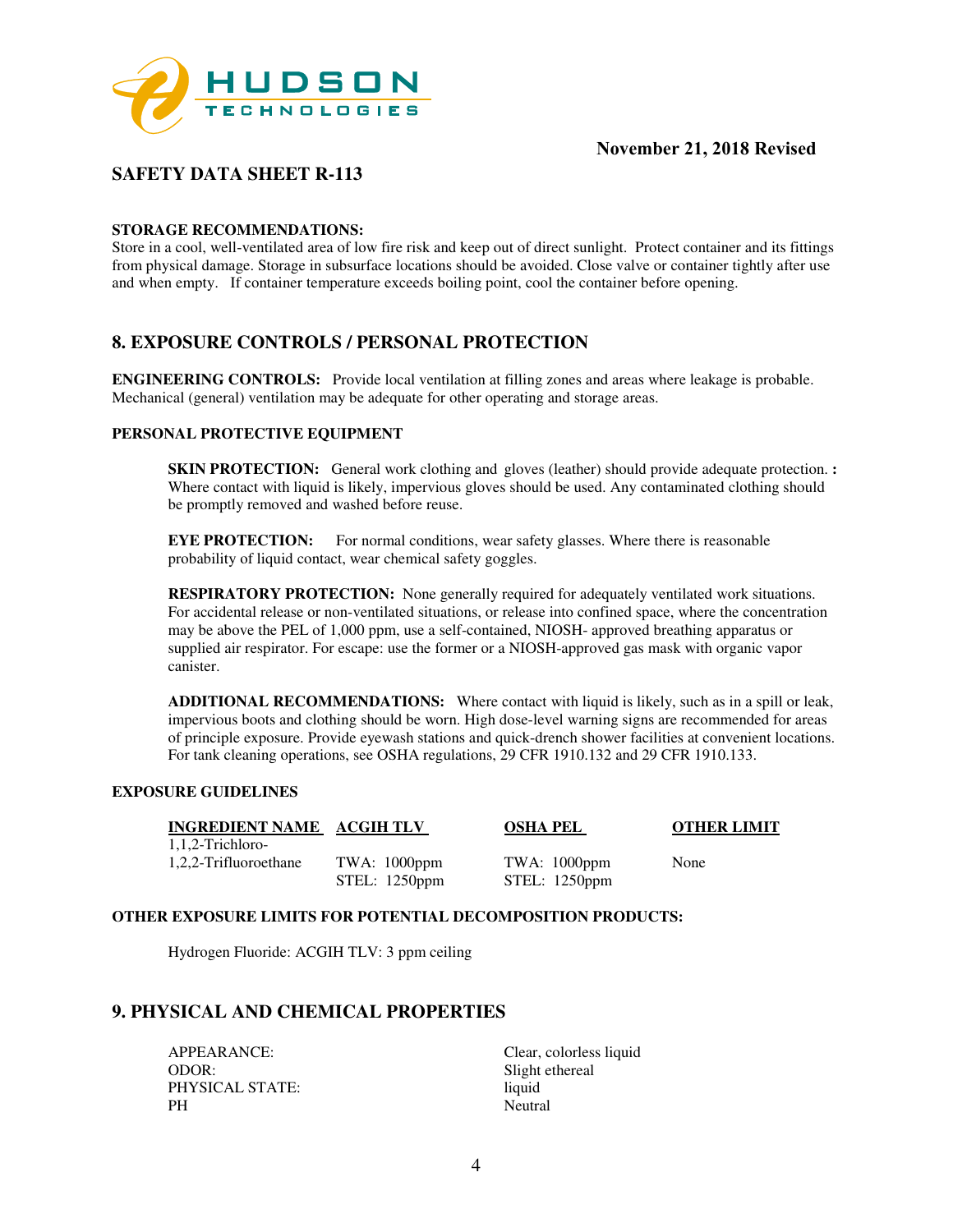

# **SAFETY DATA SHEET R-113**

BOILING POINT (@ 736 mm Hg): F: 117.7 / C: 47.6<br>VAPOR PRESSURE (psia): 5.6 psia @ 70°F (21.1°C) VAPOR PRESSURE (psia): VAPOR DENSITY  $(AIR = 1)$ : 6.5 SPECIFIC GRAVITY (H2O = 1):  $1.47 \text{ } @ 70\text{ }P (21.1\text{ }°C)$ <br>SOLUBILITY IN WATER ( $@ 14.7$  psia):  $0.31\%$   $@ 70\text{ }°F (21.1\text{ }°C)$ SOLUBILITY IN WATER (@14.7 psia): PERCENT SOLIDS BY WEIGHT: Liquid PERCENT VOLATILE: 100% By Wt VOLATILE ORGANIC COMPOUNDS (VOC): Gas

# **10. STABILITY AND REACTIVITY**

#### **NORMALLY STABLE (CONDITIONS TO AVOID):**

The product is stable.

Do not mix with oxygen or air above atmospheric pressure. Any source of high temperature, such as lighted cigarettes, flames, hot spots or welding may yield toxic and/or corrosive decomposition products.

#### **INCOMPATIBILITIES:**

Under specific conditions: e.g. very high temperatures and/or appropriate pressures – Freshly abraded aluminum surfaces may cause strong exothermic reaction. Chemically active metals: potassium, calcium, powdered aluminum, magnesium and zinc.

#### **HAZARDOUS DECOMPOSITION PRODUCTS:**

Halogens, halogen acids and possibly carbonyl halides. These materials are toxic and irritating.

#### **HAZARDOUS POLYMERIZATION:**

Will not occur.

# **11. TOXICOLOGICAL INFORMATION**

Animal Data: Inhalation 2 hour LC 50: 110,000 ppm in rats Mice – 95,000 ppm Exposure of dogs to levels of 5000 ppm and greater resulted in increased sensitivitiy of the heart to adrenalin

## **12. ECOLOGICAL INFORMATION**

Aquatic Toxicity: 1,250 ppp/96 hrs LC50- Daphnia & Fisht

**Degradability (BOD):** R-22 is a gas at room temperature; therefore, it is unlikely to remain in water. **Octanol Water Partition Coefficient:** Not available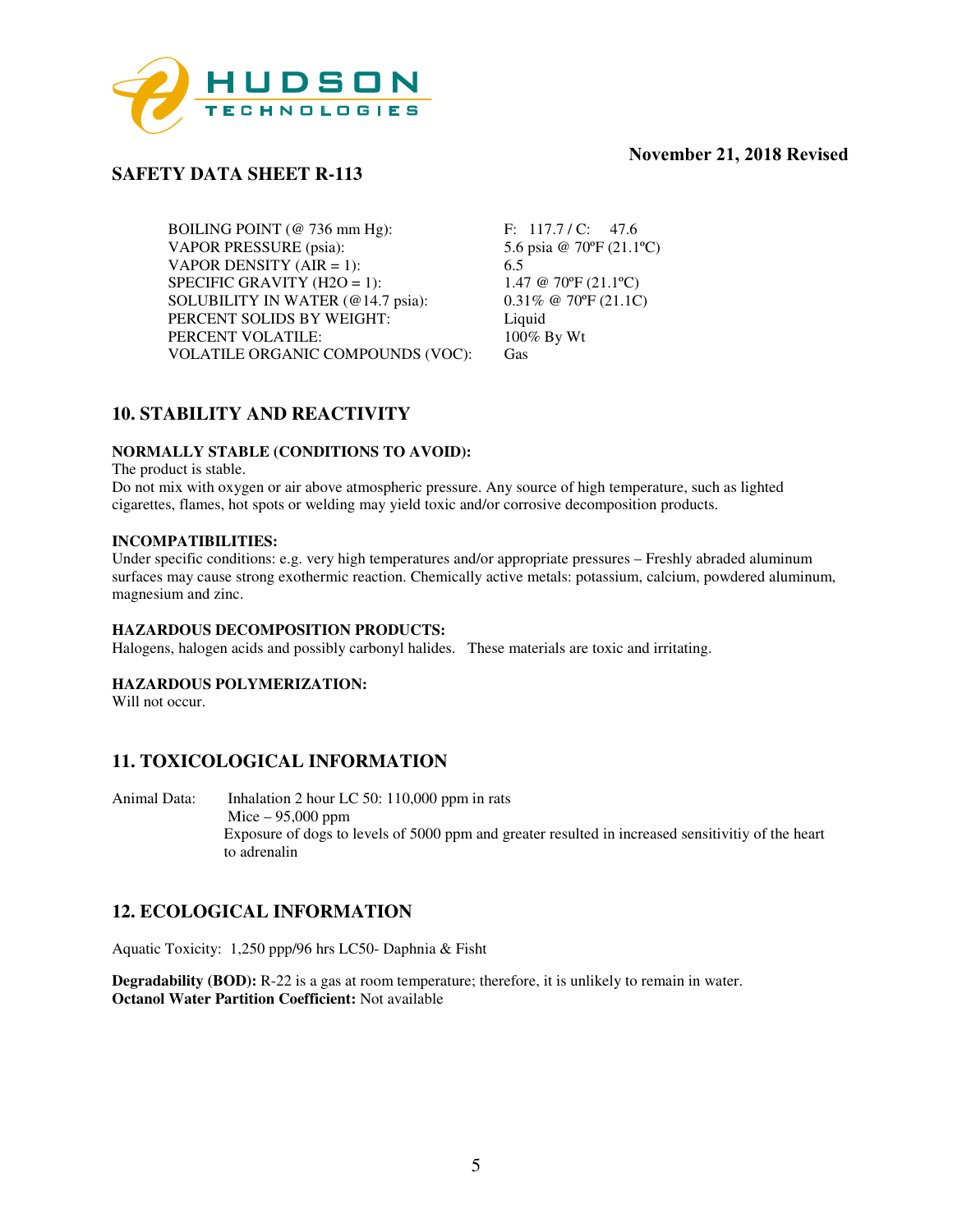

**SAFETY DATA SHEET R-113** 

# **13. DISPOSAL CONSIDERATIONS**

**RCRA** 

**Is the unused product a RCRA hazardous waste if discarded?** Virgin (unused) is not considered a

RCRA hazardous waste. If used as a solvent, used solvent is considered hazardous waste

**If yes, the RCRA ID number is:** Not applicable for virgin (unused) product. If used as a solvent: F002

Disposal must comply with federal, state, and local disposal or discharge laws. R-113 is subject to U.S. Environmental Protection Agency Clean Air Act Regulations Section 608 in 40 CFR Part 82 regarding refrigerant recycling.

**The information offered here is for the product as shipped. Use and/or alterations to the product such as mixing with other materials may significantly change the characteristics of the material and alter the RCRA classification and the proper disposal method.** 

# **14. TRANSPORT INFORMATION**

| <b>HAZARD CLASS:</b>        | Not regulated in quantities less than $5000$ lbs. $-$ may use Class 9 |
|-----------------------------|-----------------------------------------------------------------------|
| <b>ID NUMBER:</b>           | Not applicable                                                        |
| <b>SHIPPING NAME:</b>       | Environmentally Hazardous Substance, Liquid, N.O.S.                   |
|                             | (Trichloromonofluoromethane)                                          |
| <b>PACKING GROUP:</b>       | Not applicable                                                        |
| <b>REPORTABLE QUANTITY:</b> | None.                                                                 |

For additional information on shipping regulations affecting this material, contact the information number found in Section 1.

#### **15. REGULATORY INFORMATION**

#### **U.S. FEDERAL REGULATIONS TSCA (TOXIC SUBSTANCE CONTROL ACT**): TSCA Inventory Status: Reported/Included

#### **SARA TITLE III / CERCLA**

"Reportable Quantities" (RQs) and/or "Threshold Planning Quantities" (TPQs) exist for the following ingredients.

**INGREDIENT NAME** SARA / CERCLA RQ (lb.)

Not applicable

**Spills or releases resulting in the loss of any ingredient at or above its RQ requires immediate notification to the National Response Center [(800) 424-8802] and to your Local Emergency Planning Committee.** 

**SECTION 311 HAZARD CLASS:** IMMEDIATE / ACUTE